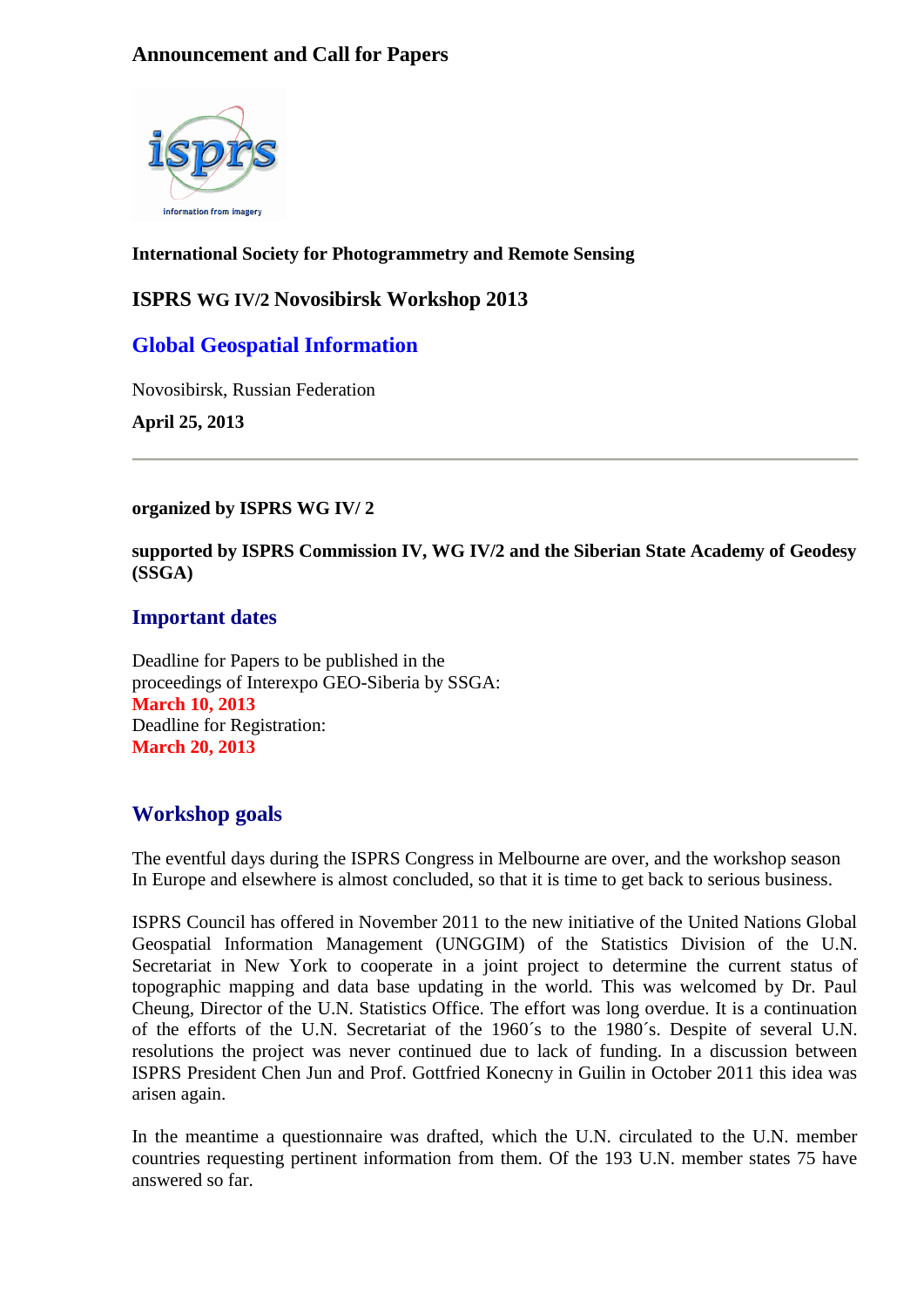Prof. Gottfried reported on the preliminary findings during the  $2<sup>nd</sup>$  Plenary of UNGGIM in New York on August 14, 2012 and to the ISPRS General Assembly on August 31, 2012. He will make a further report at the UNGGIM Forum in Qatar from Feb 4 to 6, 2013. His background report is attached to this invitation. Furthermore a new ISPRS Working Group IV-2 with the name: "Global Status of Mapping and Database Updating" was instituted by the efforts of the President Jiang Jie of ISPRS Commission IV in agreement with the new ISPRS Council.

ISPRS Working group IV/2 aims to compile information on the global cartographic coverage at various scales, to solicit missing national contribution in Europe, Latin America, Africa, Arab and Islamic countries, Asia and Oceania, and the former socialist countries, to add input from Provinces and Territories of Canada, India, the Australian States and Territories, and to establish links with the major private enterprises (Google, Microsoft, Tomtom, Navteq). The working group will attempt to add to the information and its quality in a sustainable manner, also including initiatives of private industry, with initial contacts already made.

We are pleased to invite you to our first ISPRS Working group IV/2 Workshop *Global Geospatial Information*, which will be held in conjunction with the IX International congress and exhibition *Interexpo GEO-Siberia-2013* which will take place during the  $80<sup>th</sup>$  Anniversary of the Siberian State Academy of Geodesy in Novosibirsk, Russian Federation from April 23 to 26, 2013.

The Academy was established in 1933 under the name NIIGAiK (Novosibirsk Institute of Engineers for Geodesy, Aerial Photography and Cartography) as a Siberian equivalent to MIIGAiK (Moscow State University of Geodesy and Cartography), the oldest geodetic university in the world, established in 1779.

You would be expected to compile an interim paper or report on the situation in your region to the conference.

SSGA officially invites you to these events.

#### **Topics and paper submission**

- Scale ranges for map creation by governments and industry
- Periodicity of map updating
- Map accessibility and availability
- State-of-art procedures for mapping and map updating
- Resource availability for mapping and map updating
- Global geospatial databases
- Geospatial database creation and their availability in the Internet

# **Programme Committee**

Gottfried Konecny (Leibniz University Hannover, Germany) Vladimir Seredovich (Siberian State Academy of Geodesy, Russia) Liu Jianjun (National Geomatics Center of China) Jiang Jie (National Geomatics Center of China) John Trinder (University of New South Wales Sydney, Australia) Lawrie Jordan (ESRI, Redlands CA, USA) Costas Armanakis (Canada)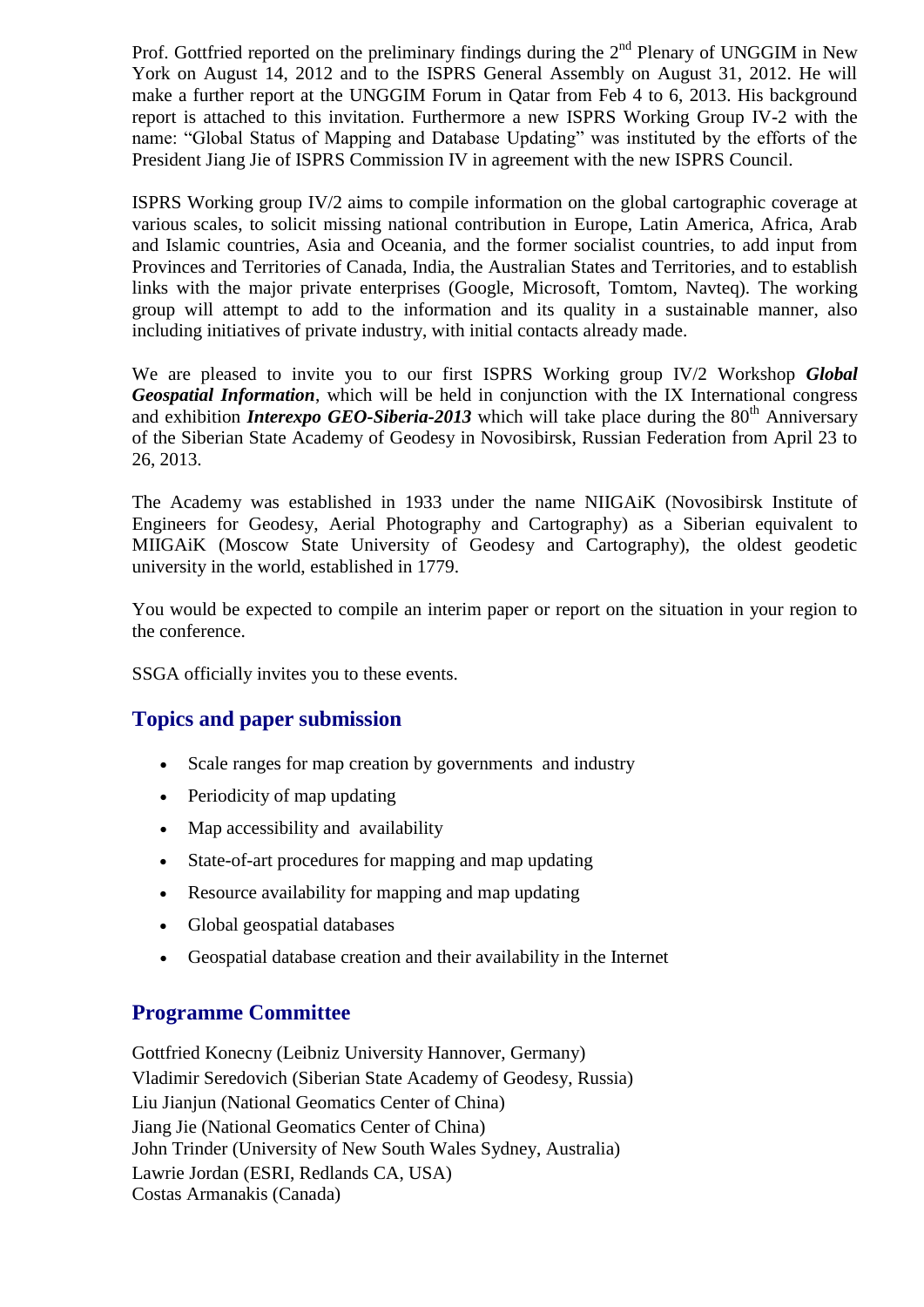Brian Mercer (Canada) Luiz Paulo Fortes (IBGE, Brazil) Derek Clark (Capetown, South Africa) Muhamad Alrajhi (MOMRA, Riyadh, Saudi Arabia) Karsten Jacobsen (Leibniz University Hannover, Germany) Sanjay Kumar (Geospatialmedia, Naila, India)

As a member of the Working Group SSGA will provide you with an official visa-support invitation for obtaining a visa to the Russian Federation for this event. It will assist you in obtaining appropriate accommodation in Hotel "Sibir" at the centre of Novosibirsk and will provide transportation at the events.

For that purpose we would like to know the times of your airline arrival and departure in Novosibirsk. Novosibirsk is served by international airlines, such as Aeroflot and S7.

To obtain a visa-support invitation for the Russian Federation from us, please also provide us with a scanned copy of the main page of your valid passport, which you will use on your travels.

Regarding the Workshop you are asked to prepare a publishable paper on the status of geospatial information in your country or your global region, and we ask you to condense it into a 15 to 20 minute presentation for discussion at the meetings. In our invitation letter of October 18 we have indicated the special points, we would like you to address.

Even if you should not be able to be physically present in Novosibirsk, we would appreciate your paper submission.

The workshop language is English. All accepted papers will be published electronically and will be available at the meeting.

We look forward of welcoming you in Novosibirsk

We have also the offer to participate at the *Geospatial World Forum 2013* in Rotterdam, Netherlands from May 21 to 24, 2013. This global industry oriented meeting at which UNGGIM participates, will also be the best place to receive contributions from industrial partners such as Google, Microsoft, TomTom, Navteq, ESRI, Digital Globe and GeoEye and Astrium. We offer you to participate the ISPRS Hannover Workshop *High-Resolution Earth Imaging for Geospatial Information 2013* from May 21 to 24, 2013 at the Leibniz University of Hannover as well.

We hope that you will be with us and we look forward to your contributions.

# **Workshop site**



The workshop *Global Geospatial Information* will be held at the Novosibirsk Expocentre **Expocentre** is the main exhibition area not only in Novosibirsk, but in whole Siberian region. The main trade exhibitions, projects of international level, presentation of advanced

scientific researches are hold in Expocentre.

**Expocentre** became a centre of economic life of Northern Asia not only through its organizational resources, but also through high construction technologies and through considered